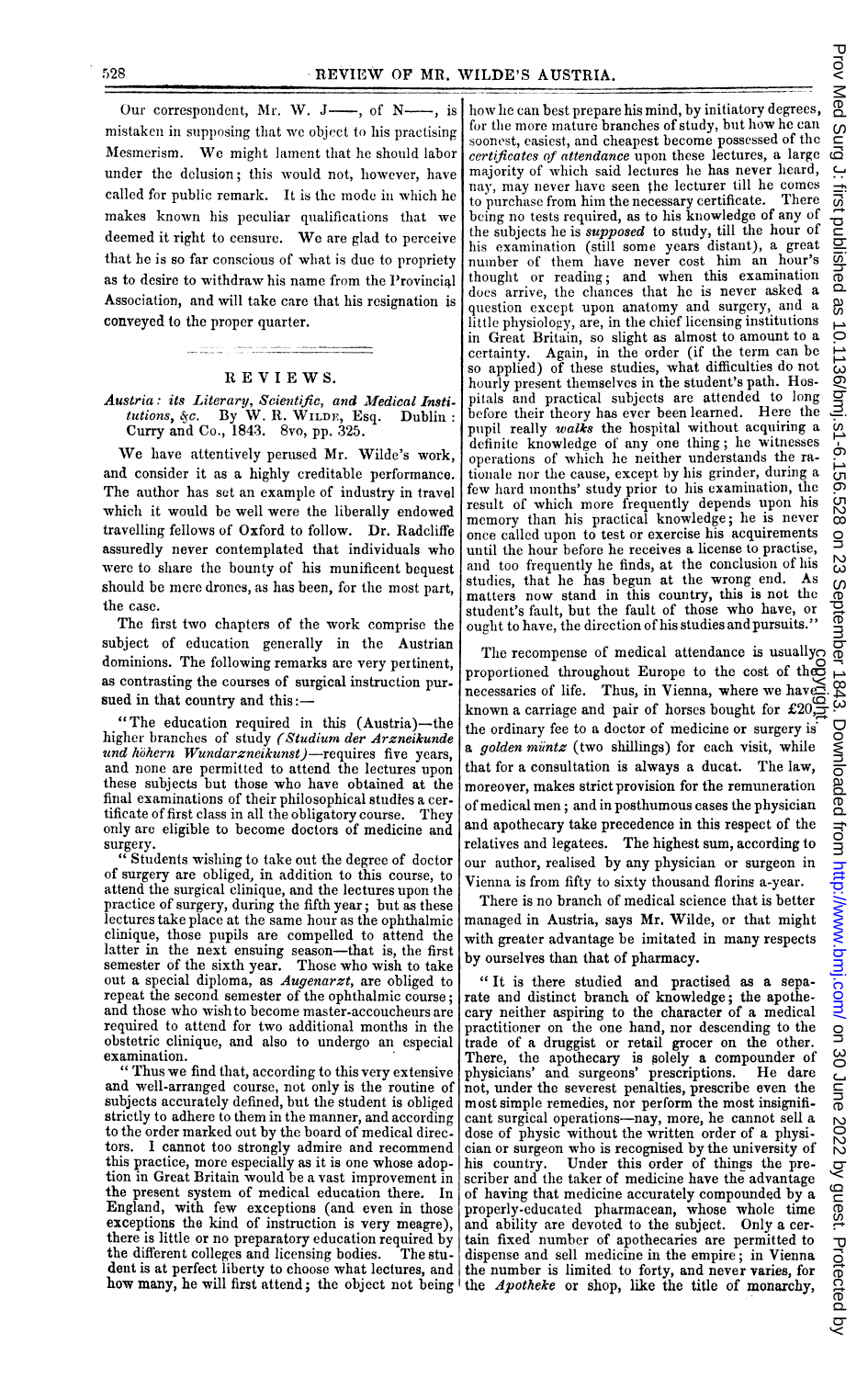never dies, but merely changes masters. These establishments are known by their signs, and not by the names of their owners, who may be, and often are, widows of apothecaries, or merely tenants of the relatives or executors of such. The apothecary has no connection whatever with the patient; he never leaves his shop to apply his remedies or perform the minor operations of surgery, such as bleeding, cupping, leeching, &c., as with us—these being, as I have<br>shown, the exclusive province of the Wundarzt. Each medicine has a certain stated price fixed by authority, and marked in the pharmacopeia and medical tax-book, so that no exorbitant demand can possibly be made; and, as has been already stated, no apothecary dare, under a heavy penalty, compound the prescription of any medical man whose name is not set forth in the printed list of authorised practitioners. The poor of this country being everywhere so well provided for by the state, the great number of hospitals that exist, and the smallness of the fees received by the practitioner, enabling the middle classes to procure proper medical advice, render unnecessary the system of self-doctoring or quack-<br>doctoring in use in Great Britain. The department<br>of pharmacy consists of doctors of chemistry and master apothecaries; and these latter are again subdivided into the Apotheker, who is a bond fide pos-<br>sessor of a shop, the Pächter, or tenant who hires such of an apothecary or his relatives, and the Provisor, who is <sup>a</sup> dispenser employed by an apothecary unable to manage his own concerns, or by his widow or friends, &c., and, finally, the Gehülfe, or journeyman employed under any of these. No apothecary<br>or doctor of chemistry can hold two establishments."

The system works well in smothering irregular practice; let quack-ridden England ponder this in her heart.

" In Austria, both the public on the one hand, and the prescriber and legitimate compounder of medicine on the other, are protected against quacks, mountebanks, patent medicines, wonder-working nostrums, poisonous pills, mineral cosmetics, and the thousand deleterious substances advertised, puffed, and vended, under the name of specifics and panaceas, not only with the permission, but frequently with the *authority of the state*, in Great Britain. The public prints are not hired to entrap the ignorant or credulous, by lauding empirics and impostors; the public eye is not disgusted by unseemly and disgraceful placards; nor modest females insulted, by having indecent handbills thrust upon them in the open streets, as occurs daily in this country. Moreover, no one is allowed to sell medicine of any description without a proper education and a satisfactory license; and the trade of a druggist is, as it should be, confined to the wholesale vending of medicines to apo-<br>thecaries. England might and ought to take a England might and ought to take a wholesome lesson from this well-ordered condition of the present state of pharmacy in the Austrian states."

Chapter V commences with an account of the race of German students, which is followed by reflections upon the present state of science in Germany. In the next chapter the great general hospital is described. It is of immense size, furnished with 2,214 beds, 1,247 for males and 967 for females, receiving from 18,000 to 20,000 patients annually. It contains, moreover, the residences of the priests, directors, professors, physicians, and other medical attendants; the chapels, the pharmacy, and compounding department, pathological museum, lecture-rooms, operating theatres, besides a gasthaus, with a table d'hote for the use of the students; the latter cheap and bad.

The admirable system of clinical instruction pursued in the above hospital is fully described, more particularly as regards ophthalmology, for which the Vienna school has so long enjoyed a transcendant reputation. The labors of Skoda, in reference to auscultation, and those of Rokitansky to pathological anatomy, are discussed in chapter VIII. The value of Skoda's researches in that field were, we believe, first alluded to in this country in Dr. Catherwood's work upon Diseases of the Lungs.

The author enters into a detailed account of the Gebäranstalt, or imperial lying-in hospital of Vienna, one of the most splendid and extensive establishments of the kind in Europe.

"Pregnant women of all grades, and of every religious persuasion, can avail themselves of the advantages of this asylum; the poor and destitute are admitted gratis, and the rich by paying a certain stated sum; thus it is well adapted to the circumstances of all classes where poverty and necessity, or where fear and <sup>a</sup> desire of secrecy, induce such to apply for refuge therein during their hour of trial. Here every comfort is supplied-no visiter can intrude, no law affect, and no authority reach its inmates-nay, more, the very fact of their having been delivered there is inadmissible either as documentary or personial evi-dence in <sup>a</sup> court of justice. The whole institution is divided into two great divisions, the paying and the non-paying; the former is perfectly distinct from the latter, and consists of three classes; to the first, or highest class, are allotted five neat, well-furnished, and secluded chambers, perfectly distinct and separate from each other and from the rest of the establishment; they are guarded with the greatest strictness, and are inaccessible to all but the attendant physician, and, if necessary, the nusse. Each of these is occupied by one person alone, who pays one florin twenty kreutzers, or about two shillings and eightpence daily for its use. These are said to be for the young ladies of the imperial city, and are, <sup>I</sup> have been credibly informed, sometimes the resort of females from among the highest circles of society.

" The second class have not separate chambers, but occupy two large rooms with six beds in each; the cost of admission into this portion of the hospital is fifty-one kreutzers, or about one shilling and eight-<br>pence halfpenny daily. The *Entbundenen*, or those already delivered, are separate from those pregnants awaiting their aceouchement.

"The third class occupy several wards, with ten beds in each, and as females are received at any time after the sixth month of pregnancy, those undelivered are kept apart from those in the puerperal state; the whole are separated into the Schwangeren or preg-<br>nants, the Gebarenden or parturients, and the Woch-<br>nerinnen or puerperals. The expense in this last division is eighteen kreutzers, or sevenpence daily. Not only in the first, but in all the three paying classes, no dmission is permitted; none are allowed, on any pretext whatever, to enter therein, except the immediate attendants; and besides this, the localities of this part are so arranged as to secure those residing therein from the gaze of the curious. The principle of secrecy is imposed as one of the strictest duties on all those in any wayengaged in the institution. Should <sup>a</sup> female desert her family and take shelter here, the vigilance of the police, or the inquiries of her friends, may trace her to the door of the Gebiranstalt, but no farther. Here the executive enters not; such is the law, that not only is <sup>a</sup> father or <sup>a</sup> husband denied an entrance, but he cannot, as has been already observed, receive from the records of the hospital, or any one connected therewith, any testimony of her reception or delivery. Indeed, in many instances, and in Indeed, in many instances, and in